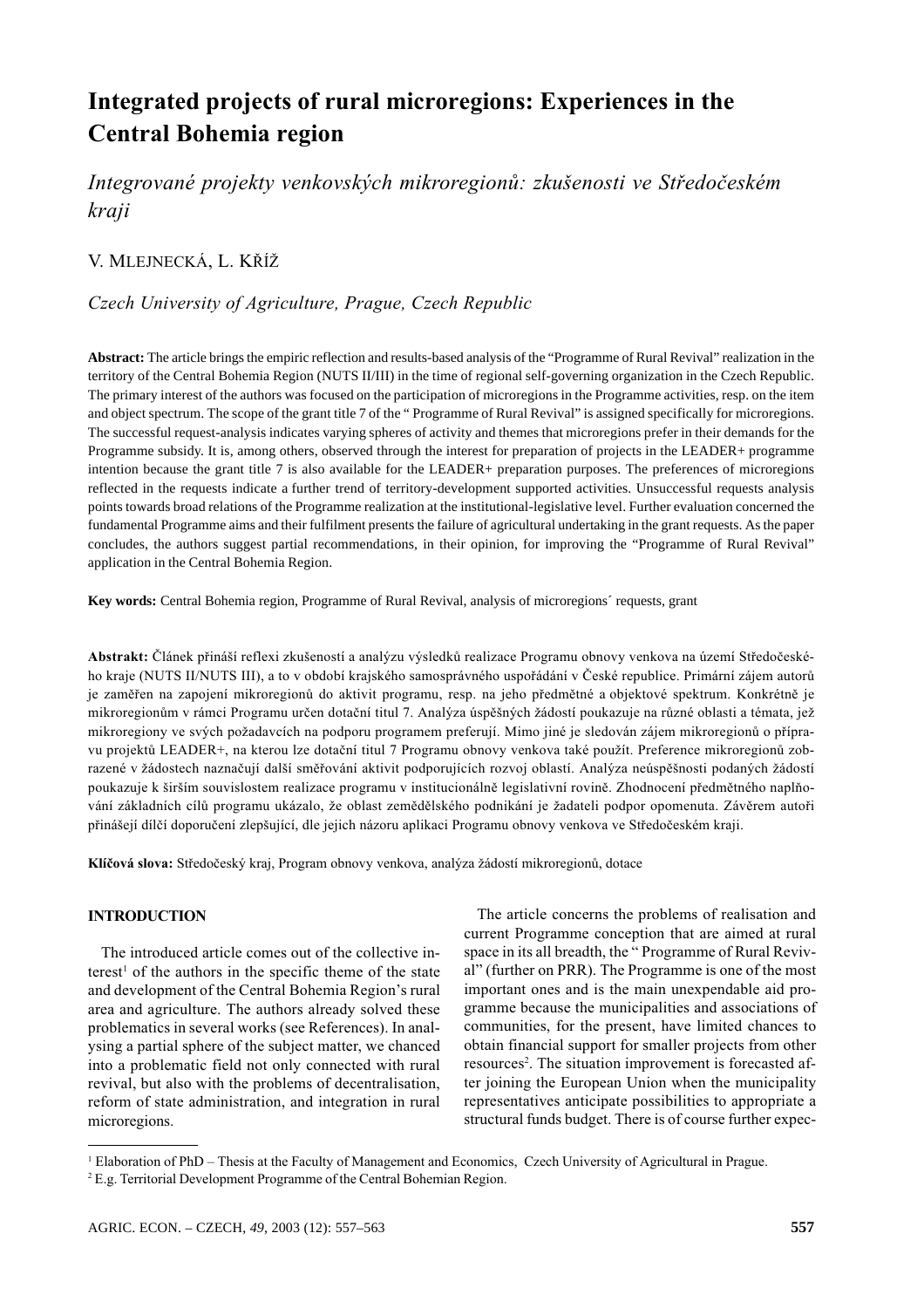tation in the use of supports for bigger projects with wider purchase. Smaller activities which improve rural life will probably be in the national sphere of interest, as well.

The PRR importance is especially apparent for smaller communities, but also for microregions. With limited budgets, the smaller communities can only hardly find finances for the revival of civic equipment (starting with schools, municipal offices, cultural institutions, and ending with municipal communications) or elaboration of territorial plans and urban studies which are necessary for the future development of municipalities.

There was no analysis focused on realisation of the PRR at the level of NUTS II Central Bohemia Region (further on CBR), until present. Thus far, there is no observation and evaluation on the microregional activities, which enter the object spectrum of the PRR. The primary motive for making such an elaborate analysis and writing this article was the bold activity of microregions in the Central Bohemia Region territory during the last period.

The PRR activities of microregions are carried out in the scope of the grant title 7 (next GT 7) that is specifically assigned to them. The PRR process and the way of support using the offered possibilities are elucidated in the following analysis. The incongruities discovered by working out of the sphere GT 7 in the year 2003, the authors endeavoured to broadly examine and to reflect about the current scheme of the PRR mechanism-function and institutional circumscription and ensuration.

#### Object – Central Bohemia region (NUTS II/III<sup>3</sup>)

The Central Bohemia Region is one of the newly established regions that is a diverse and very heterogeneous region spread in the central part of the Bohemian Basin. The region makes a circle around the Capital City of Prague, which exists as an independent territorial-administrative complex, it means as a region. The Capital City is a significant diversifying factor for the Central Bohemia Region. The territories near Prague have an advantage in contrary to the outlying ones. The Regional Authority is located in Prague, but in difference to other Czech regions, it does not fall under the auspices of the regional territory. It is necessary to mention that because of the past development, when most investments were allocated in Prague, the Central Bohemia Region belongs to the less developed regions in the Czech Republic.

#### PRR FUNDAMENTAL PRINCIPLES

The Programme of Rural Revival is based on the idea of sustainable development of society, and pertains to the regional policy context of the Czech Republic and the European Union for its adherence to the foundational principles of the European Structural Funds. The Programme's motto is social, cultural and ecological nonsubstitution and the economic significance of the rural area. The Programme is based on the concept of independent rural territories, which with their own activity dispose the course and development of life in communities.

Primary principles of the PRR are essential. It is possible to express them in two ideas – the idea of good examples (or good praxis) and the idea of solidarity. The first idea should express how to build the community and in relation to it, there is prized the municipal activity. From the view of the balanced rural development, the second idea prevails. In compliance with the idea, the small communities with low tax incomes are supported.

Basic thoughts illustrate further principles like inhabitants' participation, territory integration, the intellectual dimension of rural revival, business advancement effort in rural regions, own constructive renewal of community and landscape care.

The item scope of the PRR is involved in the main principles of the PRR. The first four grant titles contribute to individual municipalities. They support the restoration and upkeep of rural building and civil equipment, qualifying of technique infrastructure and communications, construction of bicycle- and foot-passenger routes and construction of public lighting. The grant title 5 is, according to the authors, elemental and substantial; it allows the elaboration of town-planning studies and regional plans. The next two grant titles are also essential, in that within their framework, the associations of communities and microregions can acquire the subsidy. It regards the grant title  $6$  – Municipality projects on training and consultancy in rural development and village, and grant title 7 – Integrated projects of rural microregions, with which the next chapter deals.

The last grant titles shpould be included with regardare to the topic complexity. The title 8 contributes to credit interests, to ensure that communities have an easier access to credits on infrastructure development projects. The last grant title which deals with the support of the Programme PHARE CBC (cross-border co-operation) has never involved the Central Bohemia Region forthe reason that it is the only region of the Czech Republic, except the Capital City Prague, which does not have any international boundaries.

#### **GRANT TITLE 7 - INTEGRATED PROJECTS** OF RURAL MICROREGIONS

In accordance to the PRR Principles<sup>4</sup>, the grant title 7 is oriented on integration of municipalities, so that they are supported in their microregional activities. Community

<sup>&</sup>lt;sup>3</sup> The Central Bohemian Region is a region NUTS III, at the same time it creates NUTS II Central Bohemia.

<sup>&</sup>lt;sup>4</sup>The principles of providing of grants to municipalities from budget means of the Ministry for Regional Development in the framework of the Programme of Rural Revival.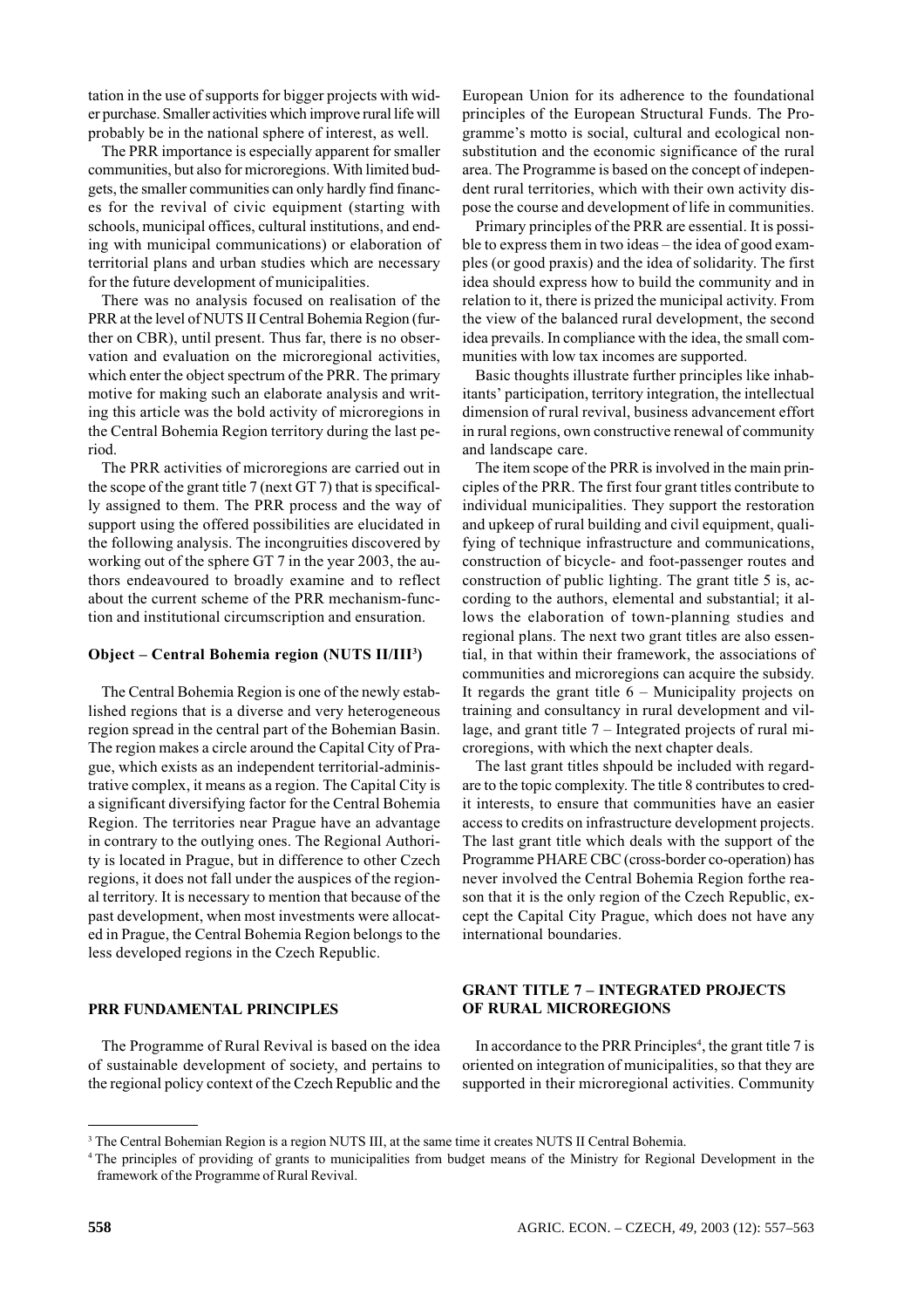associations get grants to the extent of 70% of the total costs. The communities are motivated to create microregions, so that in other grant titles they can get amounts in the range of 30 to 50% of the total costs.

The grants requests are passed for both elaboration and realization of projects which connect the revival of civic equipment and technical infrastructure with active employment policies, support of small and middle non-agricultural businesses, support of agricultural undertaking and landscape care. The projects can be used for earning further financial aids, e.g. from the EU-funds (PHARE) and other foreign resources, where such measures are common.

Every municipality must, before PRR-requesting, enlist to the PRR and work out the "Programme of Village Revival". It is a municipal document ratified by the representatives. In the case of microregions, it is assumed to request in concordance with the designed development strategy of the microregion. Thanks in part to this requirement, the problems traced out are solved in a goal-oriented and systematic fashion.

#### **EXPERIENCE ANALYSIS**

#### **Summary of successful projects**

There were receipted in total 104 requests in the context of the grant title 7 in the Central Bohemia Region. Therefrom, 64 requests were chosen for realization. The requests for project preparation or realization in intention of the programme LEADER+<sup>5</sup> are involved in the figures. Firstly, in the year 2003, the requests for the LEADER+ preparation were supported within the scope of the mentioned grant title 7 and the project choise ran in its own

|  |  | Table 1. Number of successful projects per microregion |  |  |
|--|--|--------------------------------------------------------|--|--|
|  |  |                                                        |  |  |

| Successful<br>projects | Number of microregions<br>in the category | Total |
|------------------------|-------------------------------------------|-------|
|                        | 20                                        | 20    |
|                        | 8                                         | 16    |
| 3                      | $\mathcal{D}_{\mathcal{L}}$               | 6     |
|                        | 3                                         | 15    |
|                        |                                           |       |
| Total assessed         |                                           |       |

selection round. From 104 requests, 5 microregions applied for the LEADER+ project support, therefrom 3 were successful.

Our evaluation was made in steps. We firstly directed our attention to all receipted requests. All in all, 50 microregions requested for grants, therefrom 34 achieved the grant. It means that almost three-quarters of microregions received the support (rem. some microregions passed more requests, see Table 1).

A detailed view on supported actions (see Figure 1) enabled the authors to create categories in compliance with the thematic of requests. The majority of grants lead up to project realization (in total 72% of the contributed grants within the grant title 7), concretely to project realization spheres of tourism, renewal of public places, building maintenance of cultural monuments, infrastructure development, encouragement of internet linking and free-time activities of children and vouth, elaboration of geographic information systems, social service development, innovation or implementation of security and warning systems.



Figure 1. Classification of supported projects in grant title 7 of PRR

<sup>&</sup>lt;sup>5</sup> European initiative LEADER+ is practiced on the principle of local partnership. One of the LEADER+ terms is foundation of socalled LAG (local action group). Representatives of public administrative, businessmen, non-profit-making sector cooperate within the LAG.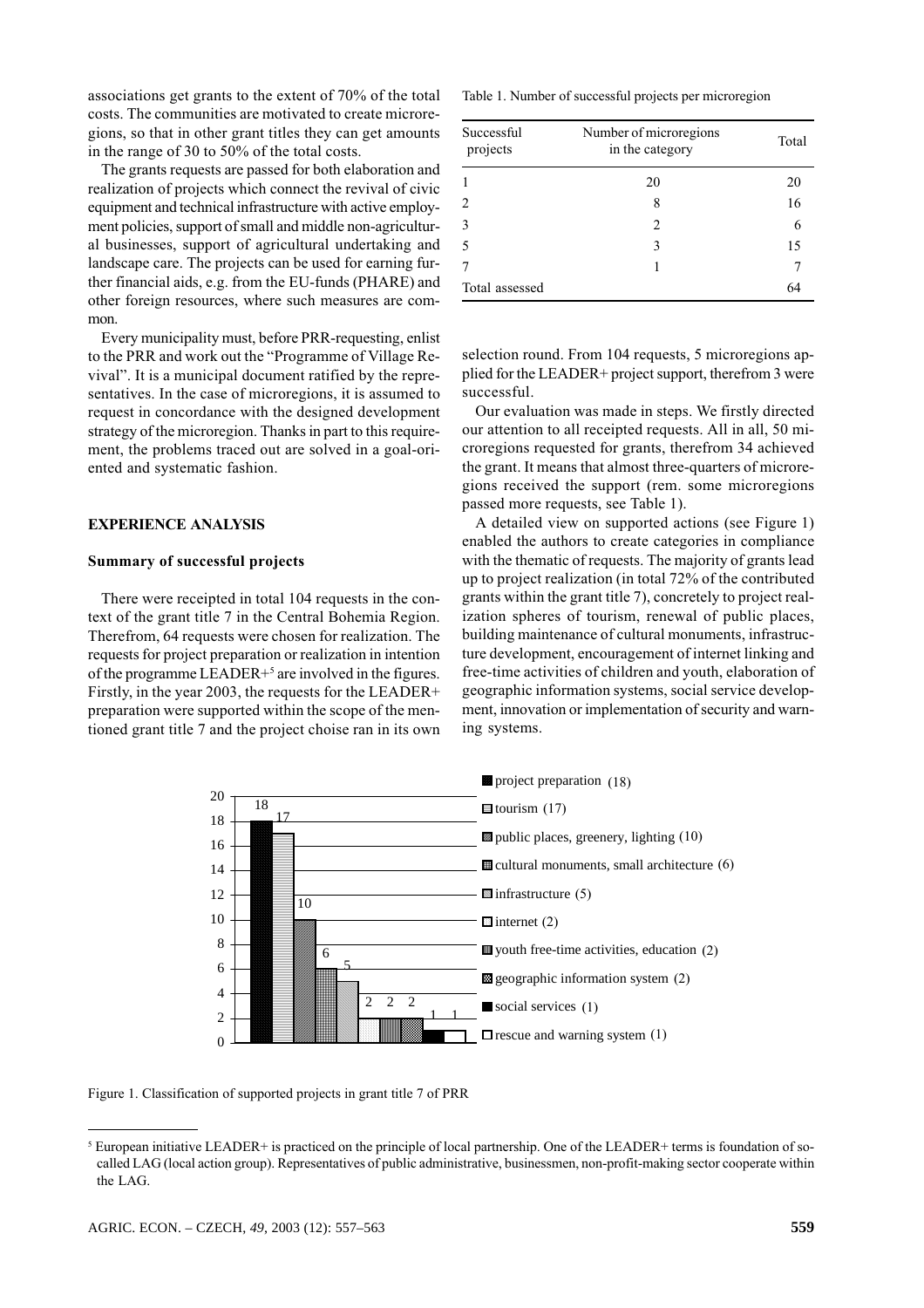Table 2. Project preparation and realization-tourism categories dividing in subcategories

| Project preparation                     | Absolutely | $\frac{0}{0}$ | Tourism                             | Absolutely | $\frac{0}{0}$ |
|-----------------------------------------|------------|---------------|-------------------------------------|------------|---------------|
| Municipality infrastructure improvement | 6          | 33.3          | Information and orientation systems |            | 4.2           |
| Preparation for the EU- and CR-funds    |            | 27.8          | Tourist-routes                      | 4          | 23.5          |
| Regional development strategy           | 4          | 22.2          | Bicycle-routes                      | 3          | 17.6          |
| Tourism                                 |            | 11.1          | Regional propagation                | 3          | 17.6          |
| Security system                         |            | 5.6           |                                     |            |               |
| Total                                   | 18         |               | Total                               | 17         |               |

With regard to project preparation, 28% of supports from the GT 7 were granted to project preparation. The particular categories are sized according to the number of successful projects in the graph.

The most frequent category of project preparation and realization-tourism we continued to subcategorize (Table 2). Subcategories of project preparation showed a higher internal diversity than the subcategory realizationtourism.

From the above analysis, it is indicated that microregions mostly seek to enhance the public cognizance of their territory, to revise tourist- and bicycle-route-infrastructure, to increase traffic approachability and to perfect the participating municipalities. So, it shows the microregion's focus on the tourists' affinity enhancement of the microregion-territory, amelioration of lifequality for the municipality inhabitants and also for the municipality guests.

#### **Reasons of projects unsuccessfulness**

In total, 40 requests failed and did not receive any grant. There are many reasons why these requests did not succeed. The main reasons relate to the basic rules of requests receipting. Most of the applicants did not fulfil the conditions of the ordinary request passing in the instant that they did not pass the proper annexes<sup>6</sup> in the right term.

The grant title 7 requests were accepted until  $21<sup>st</sup>$  of June, the annexes had to be delivered up to the end of November (the former term of the end of August was shifted in consequence of the floods). Therefore, the time allocated to the annexes did not factor as a reason for the non-delivery of the annexes. The analysis of requests examined by us makes apparent the difficulties that municipalities faced. The problems were in the formal-correct elaboration of the annexes and in the appropriate content applied in the annexes. The problem is also to observe the defined structure, not to mention the timeframework and timetable.

The next project selection was made in cause of the next annexes non-delivering. These were the forms RA 81 or 82 in accordance to the action character, if it is investment or a non-investment activity (the form outlines the needs and resources of project financing). 21 requests did not fulfill the requirement.

The evaluation further highlighted the need to explicitly write down in the request, which a municipality gives<sup>7</sup>, the name of the microregion and the names of the participating municipalities involved in the project. The evaluator would then have a precise overview about the grant receiving and the amount of supports per each microregion only if this condition<sup>8</sup> is fulfilled.

A further significant finding not related to the requests failure mentioned above, is that some microregions refuse the given project grant. This is caused by an incongruency between the time when the grant is released, and when the project requirement is passed. Often the project requirement is no longer actual by the time of the release of grants.

<sup>&</sup>lt;sup>6</sup> Some annexes were demanded firstly this year like the EU structural funds demand. These are logframe and project fiche. Project fiche means a project abstract worked out in accordance with the assigned structure. Logframe helps the project defining, project information sketching, planning, realization and project-evaluating. It summarizes briefly and lucidly the whole project. It is useful, on the one hand, for problem identification and analysis, on the other hand, it aims at activities defining and solutions assessing to the specified problems. Logframe method tests the upcoming project both from the viewpoint of suitability and adequacy for solving the problem and from the viewpoint of feasibility and sustainability. According to these documents, the project is evaluated and that in both the phase of grant deciding, in project realisation process and in final phase after project finishing.

 $\sigma$  Up to the year 2003, the municipalities passed requests for microregion. Since this year, the microregions have the possibility to make a request by themselves. Consequently, a complication appears. It is not transparent how many requests in fact the microregion has passed.

<sup>&</sup>lt;sup>8</sup> E.g. this year experiences have shown that one microregion can gain support for 7 actions if 7 microregional communities request for one action. However, we did not get any case of microregional action that would be demanded in requests of more communities, although the Programme enables it. This assessment we consider as positive.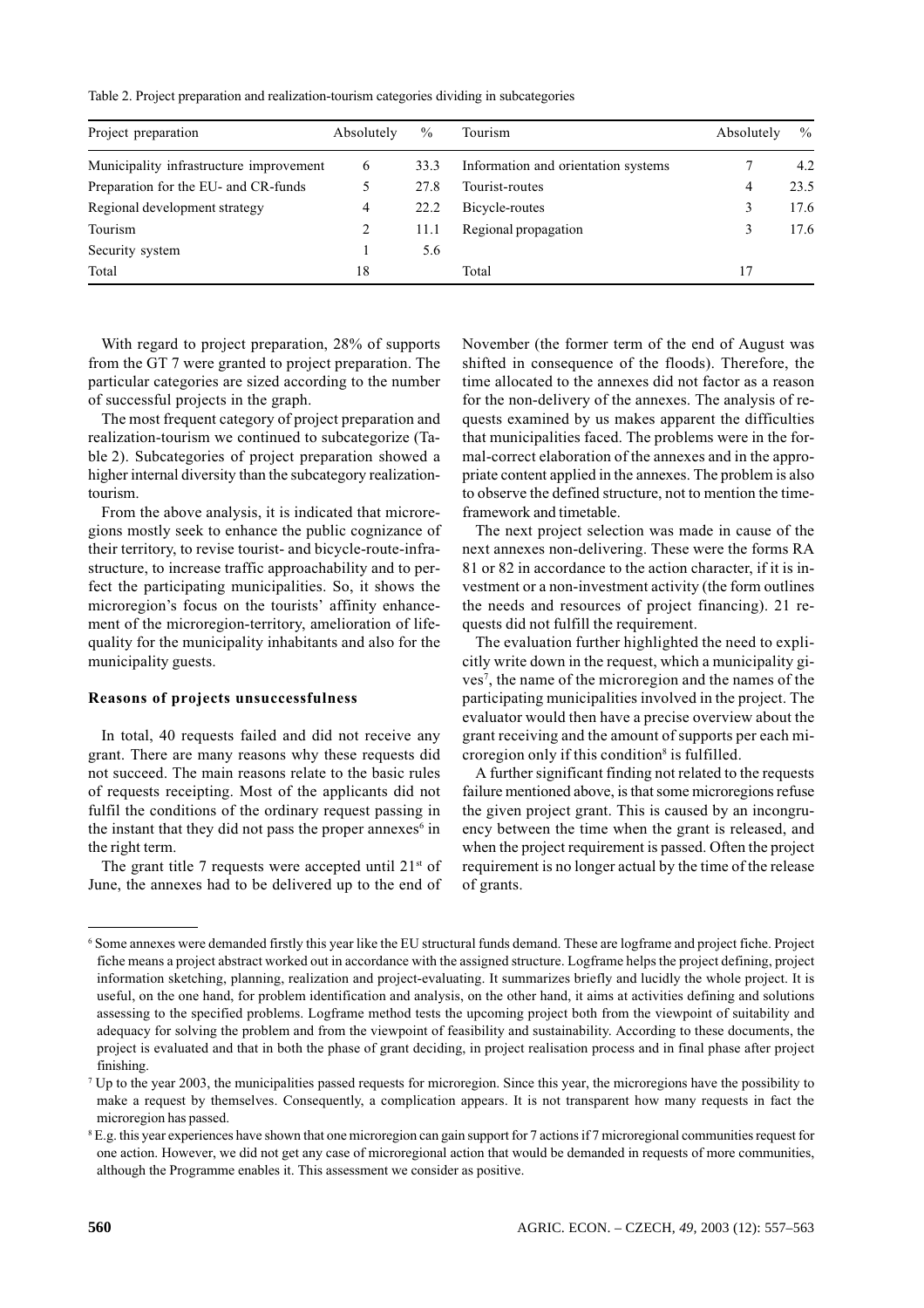#### Problems connected with grant title 7 Realisation in PRR scope in Central Bohemia region

#### 1. Overlapping of the PRR Aims and the Conditions in **Requests Items of Supported Projects**

Realisation analysis of the PRR observed fundamental aims of the "Programme of Rural Revival" and their fulfilment in the scope of the grant title 7. We diagnosed that the praxis narrowed far down the fundamental aim spectrum of the PRR.

The grants support both project elaboration and realization. The granted fields are the revival of civic equipment and technological infrastructure, landscape care, support of small and middle non-agricultural business (especially rural tourism) and support of *agricultural* undertaking. Although the natural-climatic conditions in the Central Bohemia Region are more or less favourable like in other Czech Republic regions, no request for agriculture undertaking support<sup>9</sup> was receipted. The agricultural sector is, from the view of microregions' management, the least attractive sector. Nevertheless, the programme LEADER+ demands the engagement of the agro-businessmen in local action groups. The first experiences with support for the LEADER+ preparation has proved that in many microregions, the co-operation with the agricultural sector is even the problematic issue.

The condition for regional activisation in the programme LEADER+ simultaneously connects public and private subjects of several types. One of the programme participants should also be an agro-businessman, resp. a self-employed farmer. Currently, the participating subjects do not communicate under the usual circumstances, resp. communicate in a quite different way. In this connection, a typical phenomenon appears that the engaged participants are not interested in others' problems and do not comprehend that of the others (e.g. businessmen do not comprehend the needs, dues and roles of the non-profit sector, representatives of public administration the needs of farmers and so on). Ideally, success comes in the situation conditioned by leaving of the inveterate communication stereotypes and criticizing of the participating partners, and also in comprehending the needs, dues, and roles attributed to all parties. In the groups where every participant minds only his/her own business and does not admit a possibility of the effectual extension of the interest spectrum, a real chance for asset achieving of the microregion joining the programme does not exist. Needs, demands and at the same time gains of one side very often penetrate into quite different interests of the others and through understanding of this need, positive results can be reached which flow from synergic effect. The overlapping of interest spheres of the individual subjects of the action group is broad, conditions and requirements of the LEADER+ reflect it and assist subjects to notify it individually.

Participation of the agricultural subject, as demanded by the programme, is in this connection a precedent example because of the agriculture's role in the cultural landscape and in the rural commune, we cannot leave out the context in form of employment, care of countryside, tourism etc. It is not possible just to circumscribe solutions onto intimately specified territorial or sector interests, and to it attached competencies and responsibility. At the minimal communication/information level, it is necessary to regard all interest fields of the possible local action group (LAG) of the microregion, to learn what partnership is and what is to come from it by project preparation.

#### 2. General problems of public administration reform in relevance to PRR realisation

The "Programme of Rural Revival" is directed by the Ministry of Regional Development and is a part of regional policy of the Czech Republic. The Ministry still decided about the grants after proceeding in the PRR "Intra-Resort Direct Commission", which sets the concrete rules and limitations of each PRR grant title.

Public administration reform in the area of the PRR has raised appreciable complications in running of this Programme. After the regional establishment in the Czech Republic, the regions play their own role (and they should play a still more important role in the future). Since two years, the Regional Authority<sup>10</sup> is (in accordance with the PRR Principles) a secretariat of the "Regional Selection Committee" which proposes grant allocation in the region. The Authority acts in a far wider role – started with the role of the municipality coordinator in its administration, necessary development measures, ending with the role of the communities' informator. The main problem at first was the absence of fixed communication modes, and in consequence the communication failed. The absence, resp. non-availability of a written information caused considerable time-delays, because to find the needed information relied only on verbal communication.

The break-point represented the abolition of districts when the the PRR administration<sup>11</sup> was moved from the already experienced district offices to the "communities" with extended authority". Not only technical problems, but also conceptual and legislative<sup>12</sup> problems have complicated the direction of the Programme. Questionable

<sup>&</sup>lt;sup>9</sup> The PRR results of other regions in the Czech Republic had proved that the PRR also in other Czech regions did not support agricultural activities.

<sup>&</sup>lt;sup>10</sup> Resp. its Regional Development Department, Section of Regional Development.

<sup>&</sup>lt;sup>11</sup> It means collection of requests, applications, ex-ante and ex-post control. The work is relatively time-consuming and non-balanced during the year.

 $12$  Act No. 320/2002 Coll. did not enter the PRR into the register of activities which were passed over to communities with extended authority. Communities with extended authority did not have the necessary legislative field for the PRR administration and so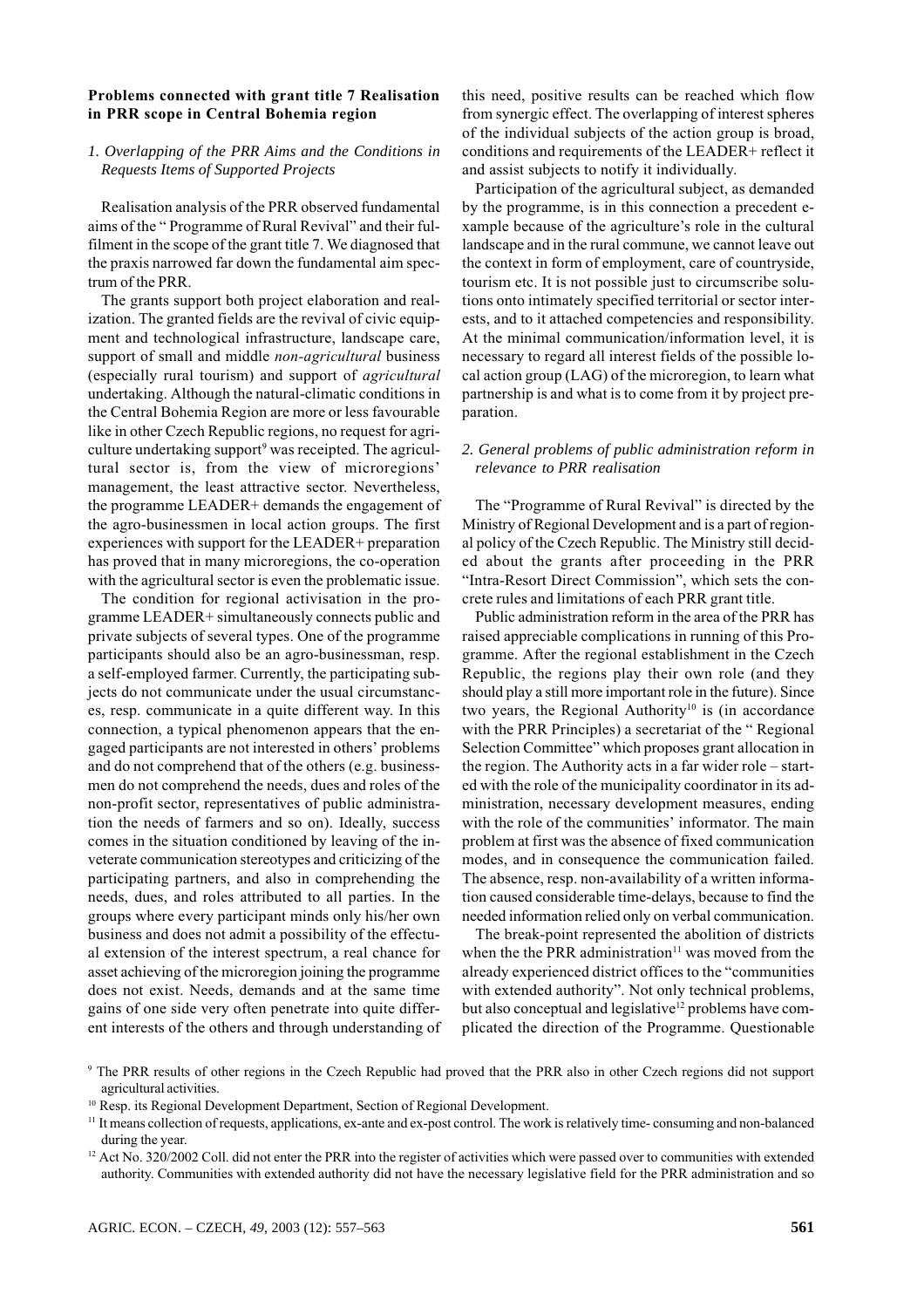situations arose because the right solutions were not suggested from the beginning, consequently diverse problems have appeared. For example, some communities with extended authority did not institute any officials for regional development resp. The PRR, nor did they calculate with the labour costs in the budget. In the reform framework, a lot of communities with extended authority did not make a requirement for the PRR officials' allotments. Concretely, in the Central Bohemia Region, the result is that eight experienced workers from 12 former districts went out to other working places. The existing fixed PRR-operated system was thus disrupted.

The reform result is that some communities with extended authority still do not administrate the PRR because of principal reasons. There are two municipalities in particular (in one of the former districst) in the case of the Central Bohemia Region, which are not doing the PRRadministration, but there are signals from other municipalities that the PRR is a not supported activity. Well, for further maintainance of the present principles, it is urgent to solve this problem systematically for whole Region resp. all Czech Republic.

The next potential pitfall is in the context of the proposed change of budget principles<sup>13</sup> and tax distribution. In this proposal, the idea is to transmit the PRR from the ministerial to the regional level. Now the question is how the PRR will exist with all the present and future problems. It is more than probable that from a state Programme, it will become a regional one. According to an announcement of the regional governors about the "Programme of Rural Revival", there is declared the PRR support in minimal financial amounts that were assessed by the state budget for the year 2003. Based on the announcement above mentioned, there is anticipated the maintenance of the PRR.

#### **CONCLUSIONS**

#### Generally

The "Programme of Rural Revival" represents principally a broad range of the possible supported activities from support of the civic equipment revival to support of the municipality association. The most requested items are those which cannot be financed with other public resources.

From the rural development viewpoint, the PRR will be irreplaceable – not so considerable for financial support amounts to communities, but significant in the Programme aims and ideas. The Programme has a year-long history behind it and gradually it has formed to the present image (it has been the "Programme of Village Revival" formerly since the year 1991).

It is evident from the Programme realisation in praxis. that not every community can achieve supports of the Programme. Especially small municipalities, which do not fulfil the conditions for the Programme admission, and do not have enough resources for town-planning studies or regional plans elaboration and have frequently an additional problem how to ensure the project cofinancing.

It is expected that PRR will operate in national interest sphere in the scope of the JROP (Joint Regional Operation Plan) and more expensive actions will be led up to structural funds after the EU accession. The PRR saving at the regional level is essential from development point of view, as a number of municipalities will be handicapped after joining the EU, therefore, it will be more appropriate to request by the regional authority than by outlining the EU authorities. The PRR high utilisation and acquisition with many support exercise possibilities proved a major community interest for development in the Central Bohemia. The grant title 7 appears as interesting and significant, especially from the aspect of municipality education. Consequently, the advantage for communities is learning thre request procedures and project preparation in compliance with the example practised in the EU. Concurrently, the communities learn how to cooperate with each other, to associate and to pursue common interests.

#### Concrete – possible solutions ensued from first experiences

It came out that it is required to process a certain way of standardisation by the PRR implementation, i.e. to set clear rules, particularly to set terms, methodology, annexes etc. We recommend keeping the rules of the requests collection at the beginning of the request year and of the grant release by June of the request year, so as to accelerate the whole request administration process. This will make the support recipients able to realise their plans<sup>14</sup>. Next it is necessary to set up clearly the competences of each Programme participator and to improve their intercommunication. It is very important for the Programme transparency to introduce a feed-back between the suggested actions and their realisation. A proposed possibility is also to set a specific maximum request number for certain subject (microregion) so as to keep concentration of powers and finances on a solved problem.

In case of the grant title 7, it is possible to spread out the powers on individual communities. So, it is recom-

rejected the co-operation, resp. the concurrence in accordance to Act No. 248/2000 Coll., which ensued from the Regional Development Act.

<sup>&</sup>lt;sup>13</sup> In the time of article preparation, there still were not concluded the discussions about the novelisation of the Act No. 243/2000 Coll. about the bugdgetary assigment of taxes in the Parliament.

<sup>&</sup>lt;sup>14</sup> Some communities/microregions do not pursue the realisation of the action until the end of the year, specifically thanks to climate conditions, and then they must refund the grant.